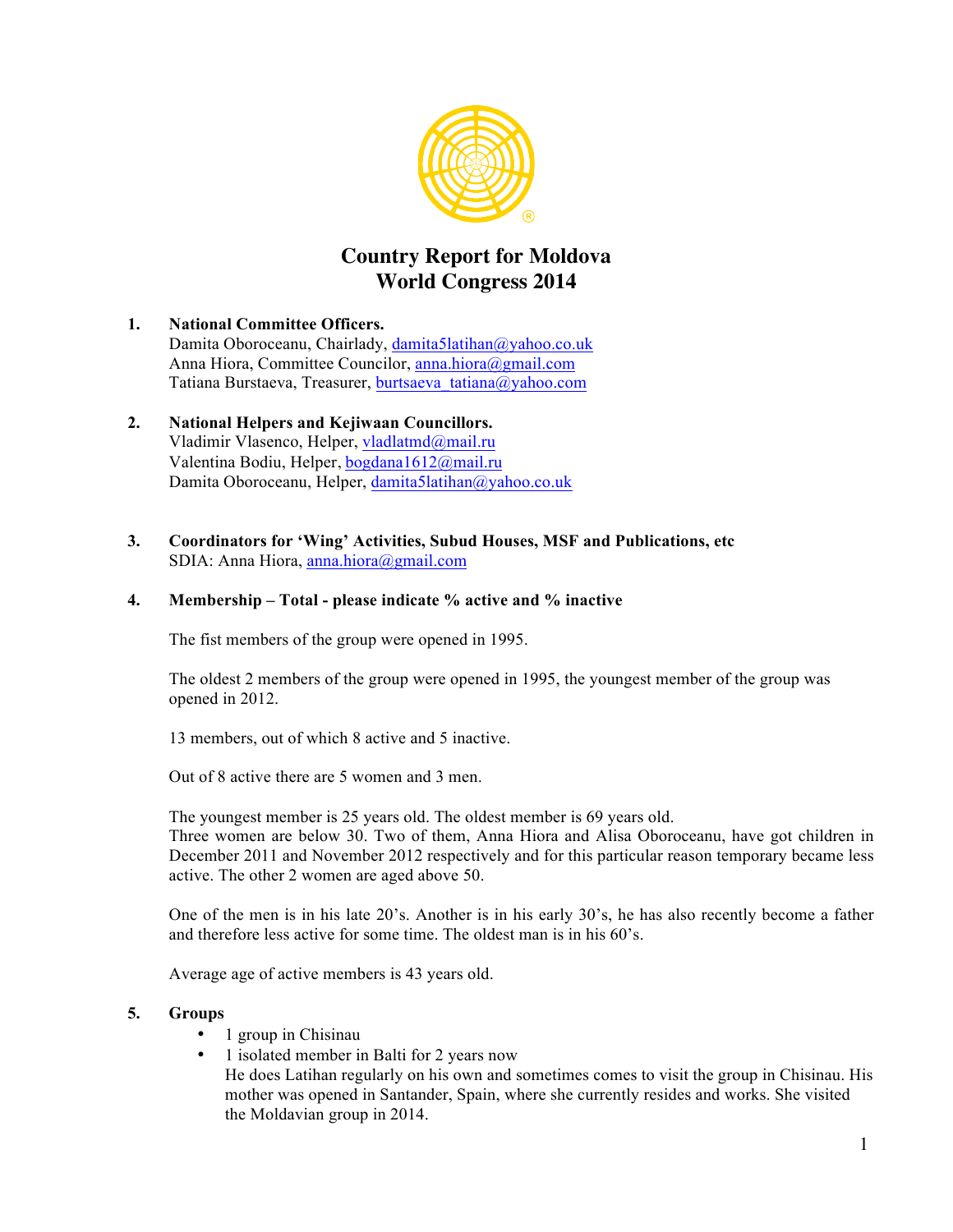• 3 helpers

# **6. Spiritual / Kejiwaan / Helper Situation**

3 helpers altogether, none inactive 2 women helpers and 1 man helper

There was one candidate helper, Alisa Oboroceanu, but due to the birth of her child she temporary gave up on this idea.

In March 2011 we held a Kedjiwaan weekend with Andrey Gherzhina and Oliver Dmitrash from Kiev, who supported us in openings.

A very fruitful Kejiwaan gathering with participation of 2 international helpers, Dorinda Johnson and Lawrence Leetz, was held in the end of September 2012.

# **7. Helper Activities**

Within the last four years 3 applicants from Iasi, Romania were opened  $-2$  men and 1 woman. There are 2 more applicants, who are on the waiting list. Within the last years they were the ones to pay us visits. Since the recent liberalization of the European visa regime for Moldavians we will be able to travel to them upon necessity as well.

Helper meetings and Latihans are not regular, they are done upon necessity.

#### **8. Bapak's Talks.**

There are Bapak's Talks available in Russian. We form our own library from the Russian and Ukrainian publishing houses. The reading of Bapak's Talks in group has been resumed last year.

#### **9. Organisation**

Subud Moldova is an officially registered non profitable organisation, chaired by Damita Oboroceanu. The executive committee of the organisation is composed of the following members:

- Damita Oboroceanu, Chairlady;
- Anna Hiora, Committee Councilor;
- Tatiana Burtsaeva, Treasurer.

The national teams is composed of the executive committee and 2 helpers.

As there is only one group in Moldova the executive committee or national teams meets upon necessity and does not do any additional travel within the country. The meetings are held on irregular basis.

Latihan is done regularly twice per week.

Subud Moldova used to rent a modest premise for 2 hours per week in the center of Chisinau to allow easy access for all group members from various parts of the city for many years. In November 2013, however, the premises burned to ashes. As the results, group Latihans are currently held at helper's, Bogdana Bodiu, house. The national team is currently searching for affordable and suitable premises.

There are no local congresses organised as the group is small and all issues and reports are discussed and agreed upon as they arrive.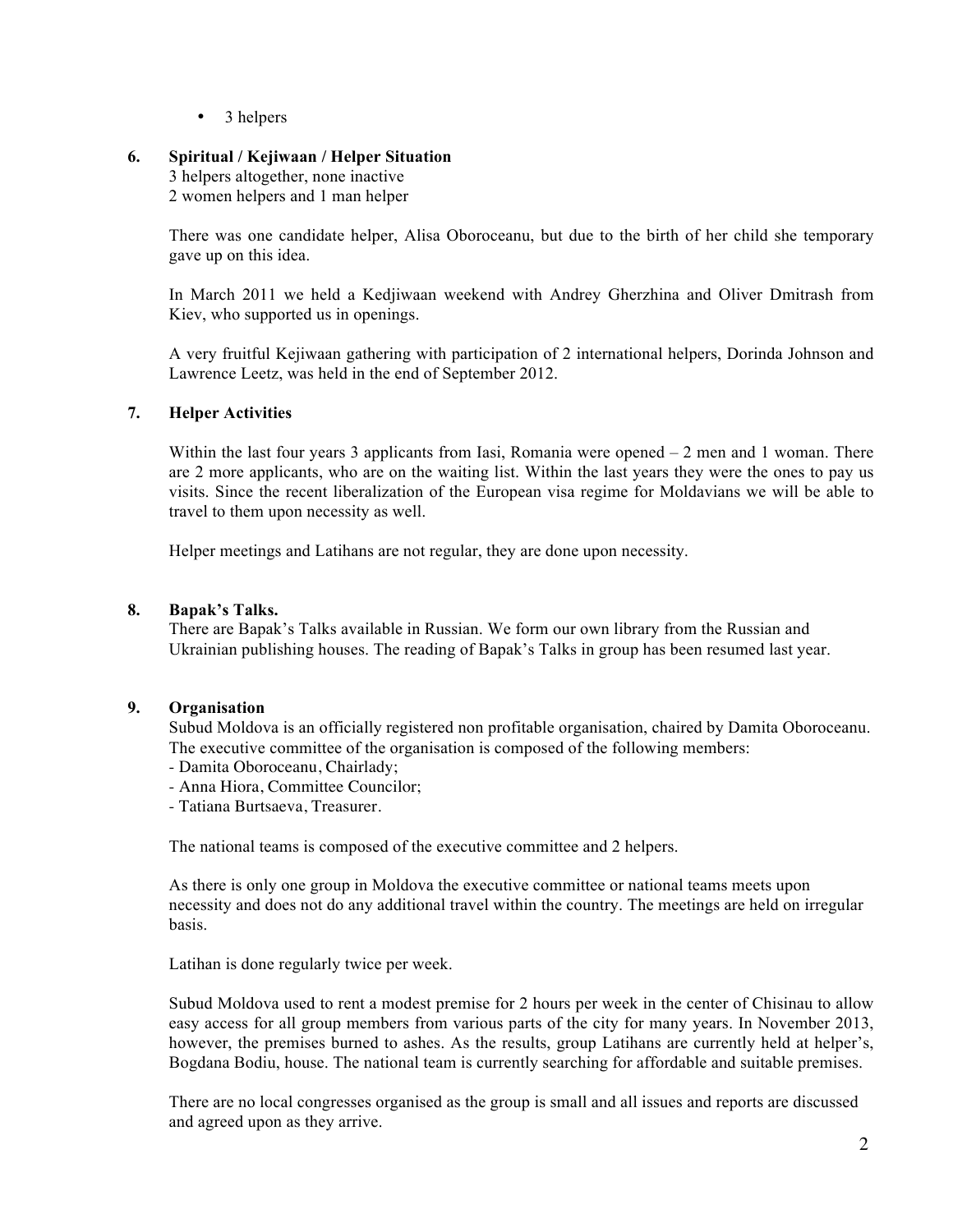#### **10. Finances**

Members are providing the group with their contributions on a monthly basis. The contributions are modest as the majority of members have either low or very low income. The contributions are used to cover rental, library and travel expenses. Despite the modest budget the group manages to make the ends meet due to more responsible members' attitude and slightly increased number of members.

The budget is, however, not enough to support any of the delegates' or helpers' travel.

The Zone budget contribution is gathered separately once a year.

# **11. Zonal and International**

The group makes its best to contribute with 70 Euro to the Zone budget yearly, 10 Euro from each active member.

Group participation in international events in the most cases is severely limited by the restricted financial possibilities of its members. Within the last years, however, the continuous Zone support of the group delegate(s) and the direct financial support of the individual Subud members from abroad make our participation in international events more accessible to the group members.

Group involvement in international projects is currently limited to the activity of SDIA that will be covered in a separate section.

The group follows the international correspondence and contributes to it where and when appropriate.

In October 2010 we held a successful International Kedjiwaan Meeting, after which we had 4 people opened (thus we doubled our total active membership). 7 guests from abroad, some people, who have not been active for years, came to take part at the meeting and we had a very intense discussion concerning the questions, which have not been risen for a longer time in our group.

# **12. Communication**

The group does not produce any newsletters, neither does it run a local Subud website. The information within the group is distributed via email and the closed page of Subud Moldova in Facebook.

# **13. Publications / Translations – activities and key issues**

No activities at the moment.

# **14. Susila Dharma**

#### **2011**

First Edition of the international project "English Language Summer School" for 31 children from disadvantaged families with the budget of circa 4500 Euro.

Direct fund-raising for 5 seriously sick children, circa 900 Euro.

# **2012**

Second Edition of the international project "English Language Summer School" for 32 children from disadvantaged families with the budget of circa 6500 Euro. There is a left-over of 770 Euro that is deposited to the bank for future educative projects.

Direct fund-raising for 3 seriously sick children, circa 1000 Euro.